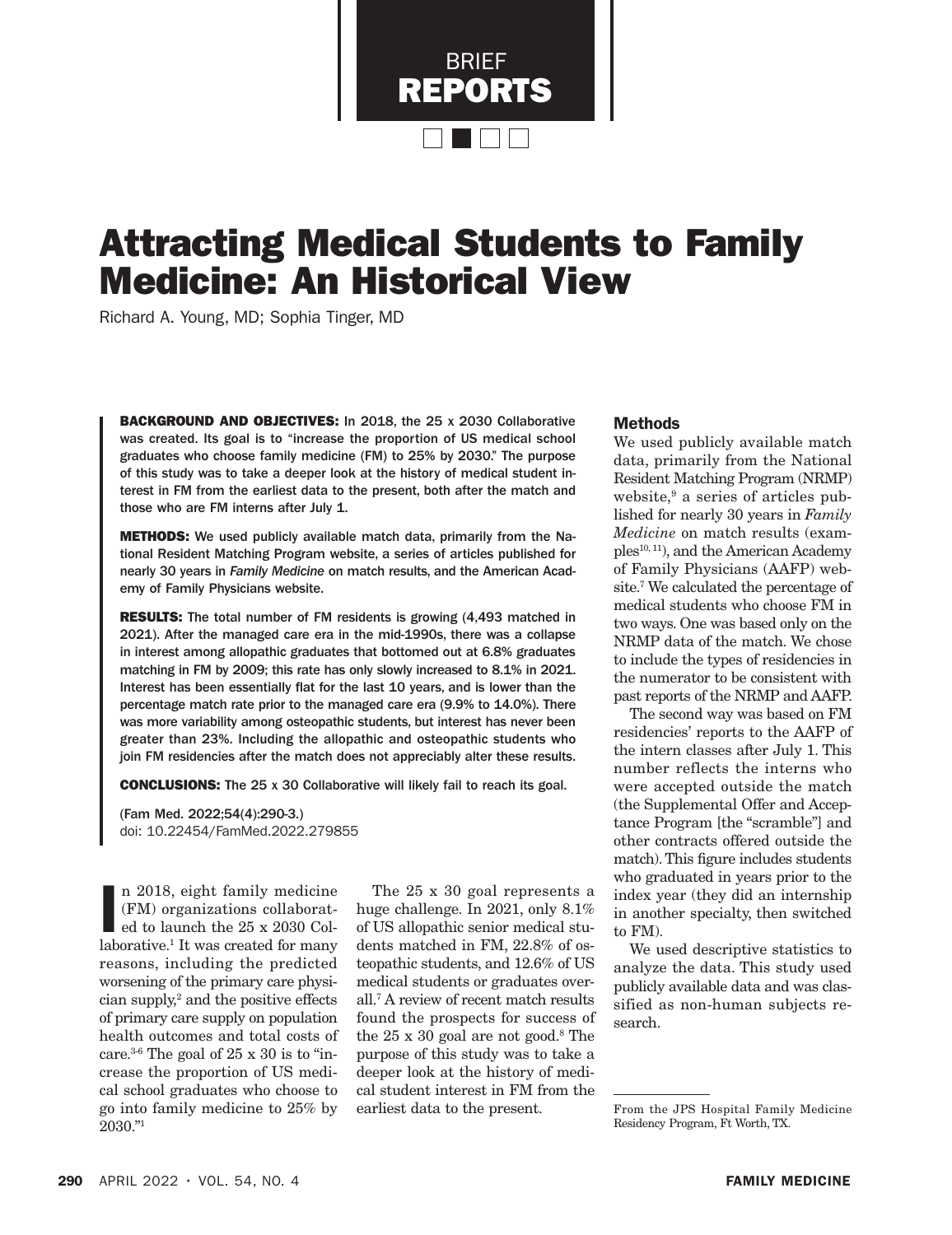## **Results**

The total number of people who entered FM residencies as interns, by year, is shown in Figure 1.

The percentages of US allopathic and osteopathic senior medical students who matched into FM residencies through the NRMP is shown by year in Figure 2. After the managed care era in the mid-1990s, there was a collapse in interest among allopathic graduates that bottomed out at 6.8% for FM by 2009 and has only slowly increased to 8.1% in 2021. This percentage has been essentially flat for the last 10 years. This is lower than the percentage match rate prior to the managed care era of 9.9% to 14.0%.

Figure 3 shows the percentage of students who were present as interns in FM residencies on July 1

(with the denominator of all medical school graduates that year).

## **Discussion**

There is a wide gulf between the number of US medical students who match into FM and the 25% goal of the 25 x 30 initiative. This is true for both allopathic and osteopathic medical students. This gulf has shown little sign of shrinking since the 25

Figure 1: Total Number of Postgraduate Year-1 Residents in US Family Medicine Residencies



Figure 2: Percent of US Medical School Graduates Who Matched in a PGY-1 Allopathic Family Position by PGY-1 Year as Reported to the National Residency Matching Program\* Medicine Position by PGY-1 Year as Reported to the National Residency Matching Program\*

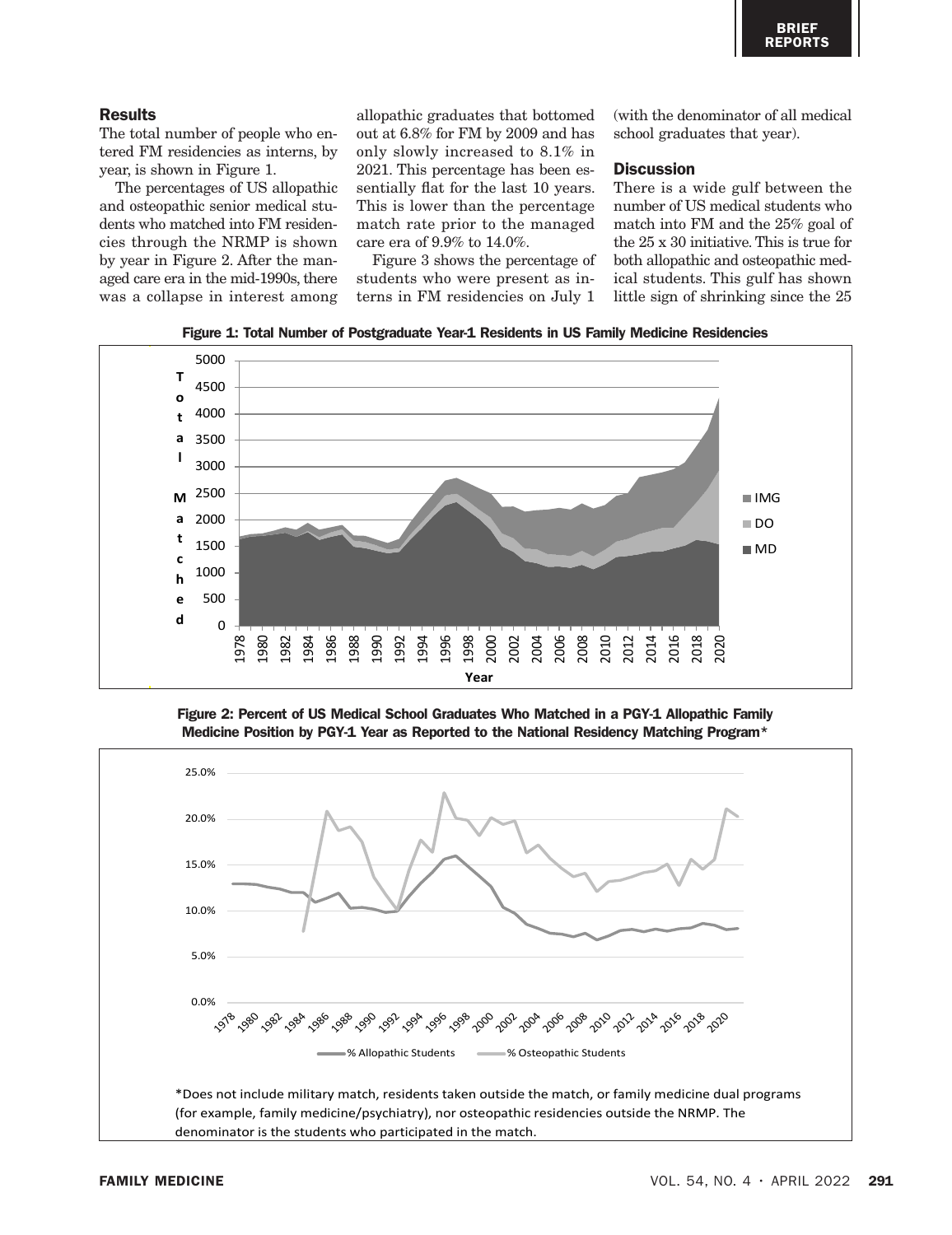

#### Figure 3: Percent of US Medical Students Who Are in a PGY-1 Allopathic Family Medicine Position by PGY-1 Year\*

#### Table 1: Factors That Discourage Students From Family Medicine or Primary Care Careers

#### Anti-FM, Hostile Culture at US Medical Schools

• FM bad-mouthed or hostile environment<sup>18-21</sup> (one study found no association<sup>22</sup>) • Few positive experiences in primary care clerkships<sup>18, 21</sup> • Few role models of full-scope  $FM<sup>21</sup>$ • Poor or no rural FM practice  $experience^{21}$ • General institutional support/atmosphere for  $FM^{21, 23}$ • No required third- or fourth-year FM rotation<sup>24</sup> Medical Student Demographics and Beliefs • Demographics Higher income growing up<sup>25, 26</sup> Urban birth<sup>27, 28</sup> Gender (men less likely)<sup>29</sup> Not married<sup>15</sup> Younger student<sup>28</sup> Other personality characteristics (eg, Myers-Briggs types) $30-33$ • Beliefs • Less interest in serving underserved or minority populations<sup>28</sup> Believe FM has few opportunities for research<sup>24, 34</sup> Believe FM is not intellectual<sup>24</sup> • Believe FM is not prestigious<sup>24</sup> • Higher income expectations<sup>24</sup> • Do not believe medicine is a calling<sup>35</sup> Negative orientation to psychological problems<sup>36</sup> Excessive reliance on high-technology medicine<sup>36</sup> Pay  $\bullet$   $\,$  Income relative to other specialties<br> $^{15,\,37\cdot40}$ • Income relative to other professions $41$ Work Life Workload vs other specialties<sup>21, 38, 42</sup>